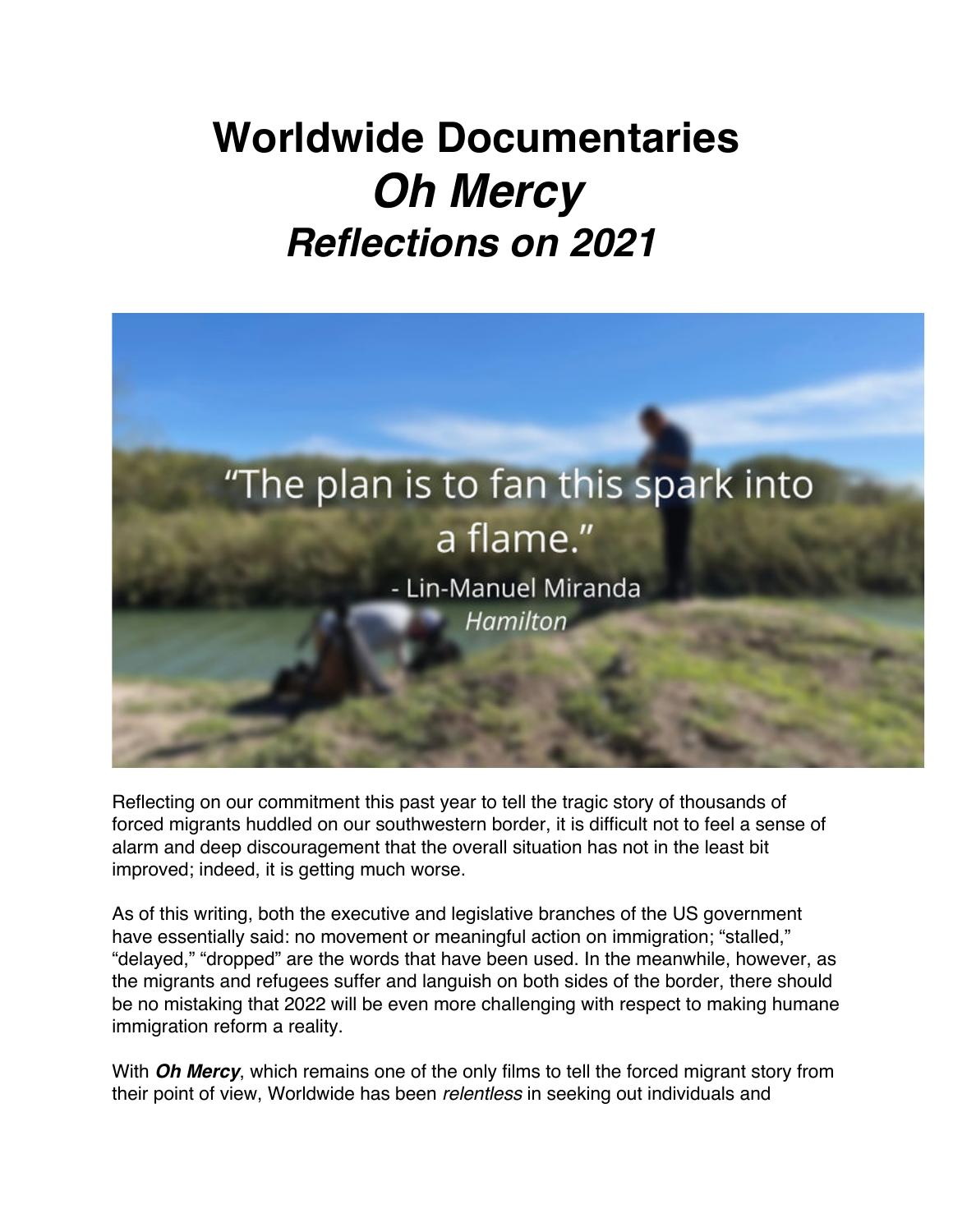organizations to help spread the word about what is—and is not—happening on the immigration front. **Here is an overview of where we have been and where we hope to go:**

## **Achievements in 2021:**

– February 2021, *Oh Mercy* has its virtual premiere/panel discussion attended by over 1,200 people from 19 different countries.

– Added Spanish subtitles to *Oh Mercy* and English subtitles for the hearing impaired.

– Created a distribution outreach campaign to over 200 organizations.

– In ten months, *Oh Mercy* has been viewed on Youtube over 7,000 times.

– 70 educational institutions have accessed *Oh Mercy* for use in classroom curriculum and campus events.

– October, launched a successful *Oh Mercy - Seeing is Believing* national awareness initiative. Film was viewed this month almost 700 times.

– November, *Oh Mercy* was featured in a national screening/panel discussion in collaboration with the **#WelcomeWithDignity campaign** and **Families Belong Together.**

– The film has been called **"by far the best film on US immigration issues that we have," by Lee Gelernt, Deputy Director of the ACLU's Immigrants' Rights Project**, among other leading immigration advocates.

-Completed the R & D, and pre-production phase for *Heart of the Matter - Is There Hope in the Promised Land?*

**We are proud of these successes, and hugely grateful to the donors who have helped us achieve them. But we have to do more, and we need your financial support to do it**. **Our two main goals for 2022 are:**

**–** *Heart of the Matter - Is There Still Hope in the Promised Land?***:** A follow-up companion film to *Oh Mercy* which is now ready to go into production, *Heart* asks the hard question, "Has anything changed?" The answer is: nothing has changed. Nothing, that is, but for three things: the numbers are much greater, the borders are tighter, and the future for the migrants themselves is more uncertain than ever. Where is the hope in all this? *Heart* will become another vital advocacy tool for groups working to reform current immigration policies.